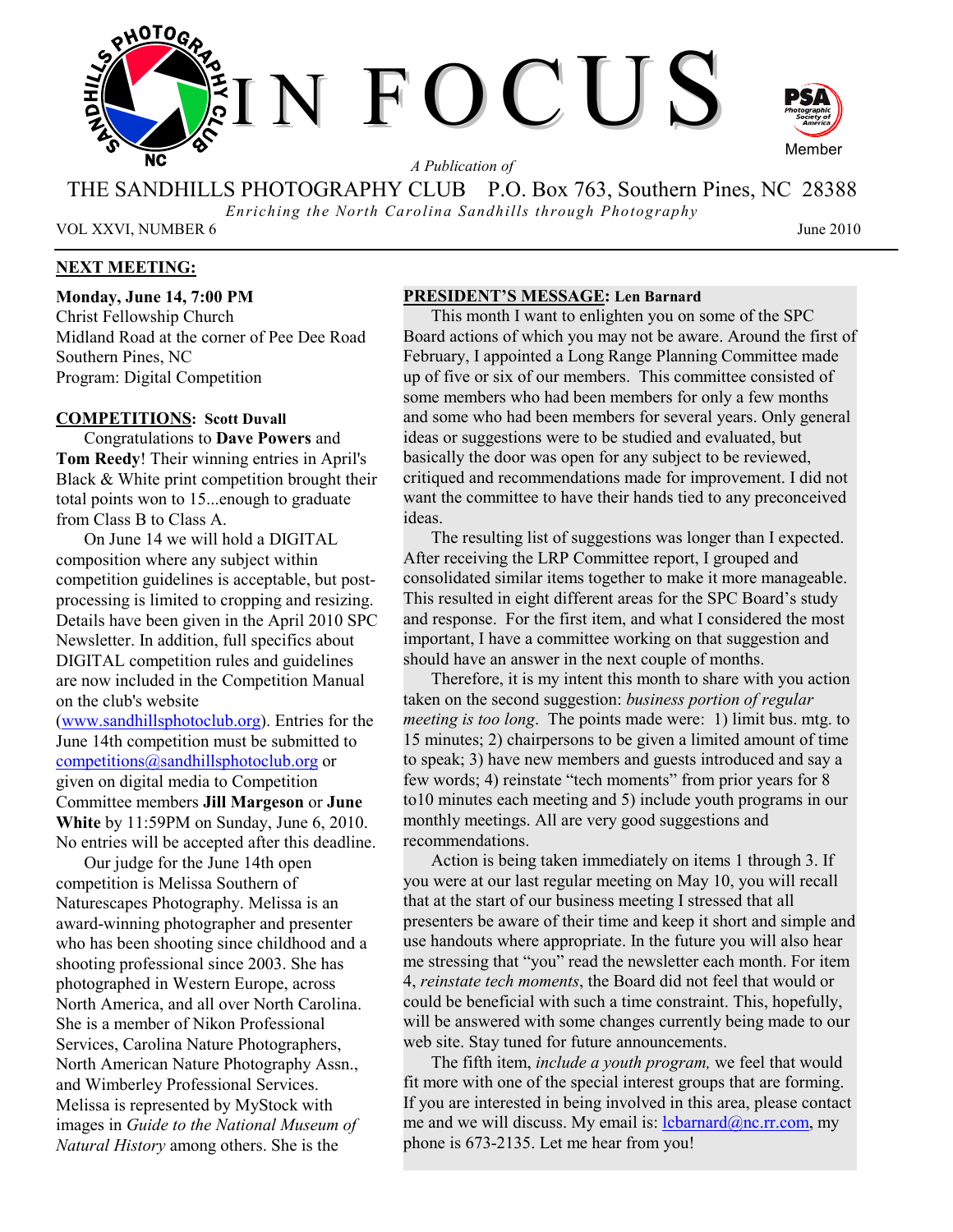forensic photographer in Raleigh, N.C. Many of our club members know Melissa. She gave a presentation on macro photography to our club earlier this year.

In July 2010, we will have an ONLINE competition where SPC members will be the judges. The subject is "Parks" with photographs of local, state, or national parks of any country. The images can be of any subject or activity found within a park. Like the June 14th competition, two (2) entries are allowed but must have been taken within three (3) years (during or after July 2007). Digital entries should be submitted to competitions@sandhillsphotoclub.org or given to Competition Committee member **Gene Lentz** starting June 15, 2010, but no later than 11:59PM on Monday, July 5, 2010.

The entries should follow DIGITAL competition rules and guidelines listed in the Competition Manual. The entries will be posted on the club's website (www.sandhillsphotoclub.org) where members can view them beginning Tuesday, July 13th. Members can send their votes for first, second and third places and two honorable mentions in Classes A and B to me at duvallse@earthlink.net from July 13, 2010 to 11:59PM, July 31, 2010. Winners will be announced and ribbons awarded at the club meeting on August 9, 2010. This ONLINE competition will count towards advancement and awards.

Also at the August 9th meeting, we will have a DIGITAL competition on the topic of "Stop Action." Photographs can be of any subject, but they must show that you've stopped the activity, action or motion. Emphasis should be on how well the action is stopped as well as the technical quality of the photograph. Up to two entries may be entered that have been taken on or after August 10, 2007. The entries should follow DIGITAL competition rules and guidelines listed in the Competition Manual.

#### **PROGRAMS: Jim Davis**

The July program will be presented by Juan Pons and will include two subjects: one on improving our nature photography techniques and one on using live view and video features of recent model DSLR cameras. Several model DSLR cameras now have these features and this part of program should be of interest if you have purchased a new DSLR or are considering buying one in the future. Juan is a professional photographer and lives in Pittsboro, NC. You can learn more about him and his work from his website: http://wildnaturephoto.com/

Our September program will be presented by Dr. Molly Gwinn from Pinehurst. Molly was the judge for our April club competition. She will present a program on the history of photography entitled "The First 100 Years of Photography." Molly will cover the period 1850 - 1950. This includes discussion of early pioneers in photography and how the use of photography has changed over this 100-year period, which includes the Civil War and World Wars I and II. This should provide an interesting insight into photography.

### **WORKSHOPS: Bill Matthews**

### **EXHIBITS: June White**  *"Through the Lens"*

This is a reminder to members that we will have the opportunity to exhibit our work at the Campbell House in September of this year. As you are out photographing, keep in mind this opportunity to demonstrate the creativity within our club.

At the next two meetings I will be passing around a list of ways, you can help at the reception. Please do sign up, as your help will be most appreciated. Our opening reception is always well attended and well received by the community.

At the June and July meetings, I will be passing around a sheet for you to sign if you plan on exhibiting. If you do not plan to attend those meeting, you can let me know by emailing me at junecwhite@embarqmail.com. Please include the number of photographs you will submit. This information is not binding but will give the Campbell House an idea of how many might be on display.

*Flower Photography* **at the Sandhills Community College Horticultural Gardens, Ball Visitors Center** is set for Saturday, **June 19**, 9:00AM to 12NOON. This special workshop, a joint effort of our club and the Sandhills Community College Horticultural Society, will promote the flower photography opportunities available at the Horticultural Gardens and welcome beginning photographers. The opening session in the Burlingame Room will present the basics of flower photography and will be followed by photography in the gardens where members of the Photography Club and the Horticultural Society will be ready to assist with photo technique and flower identification. An impressive variety of flowers should offer numerous photo opportunities. Newcomers to flower photography are welcome. This special workshop, promoted by the college, will be open to the public. Photography Club and Horticultural Society members are free, but non-members will be charged \$5 by the college. Space is limited and all must register at the college by calling Tricia Mabe at 695-3882. For more information please contact **Jill Margeson** (673-1497) or **Bill Matthews** (692-8254).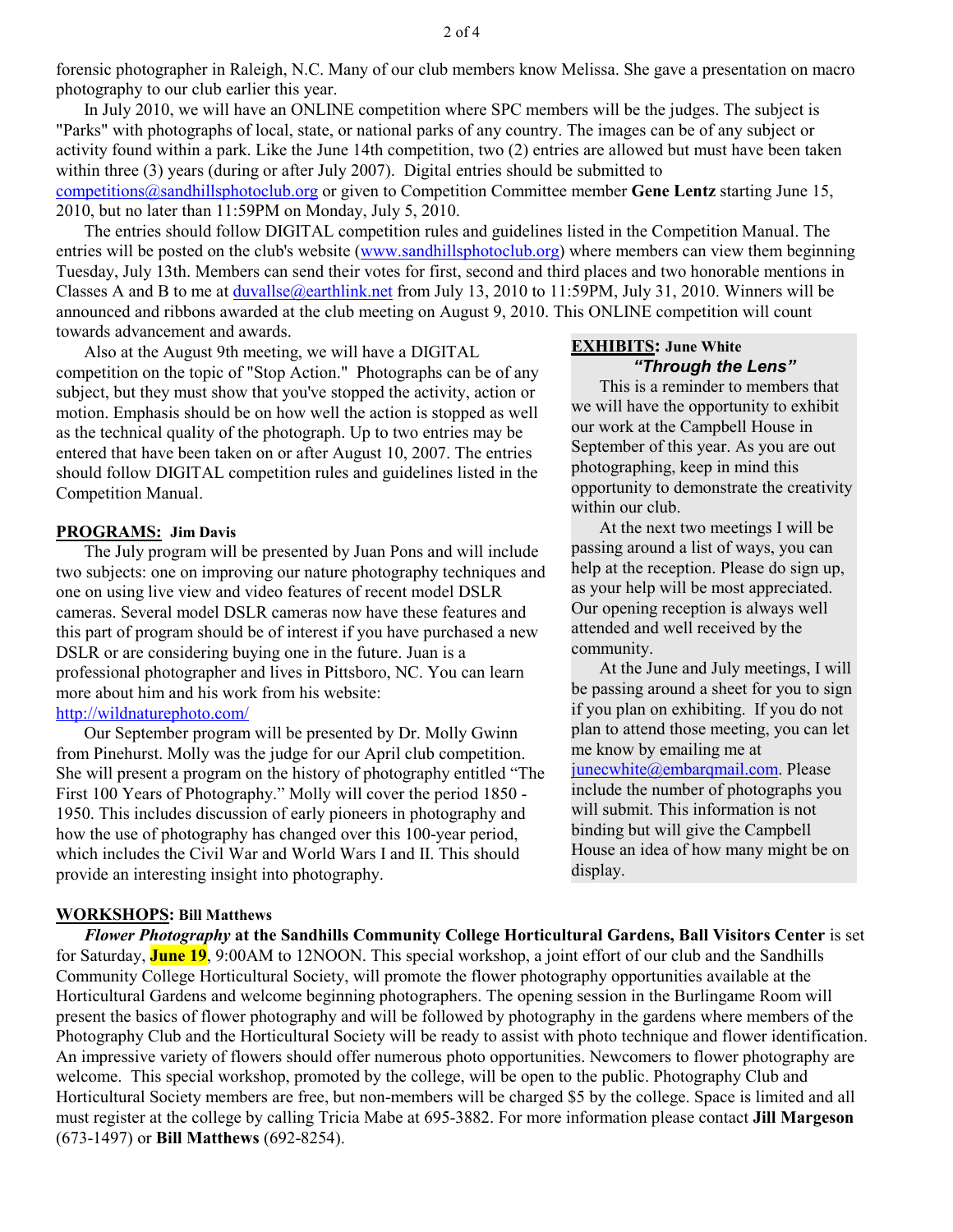*Q & A with Dave Verchick -* a question and answer session for beginning and intermediate photographers is set for Sunday, **July 25**, 2:00 to 4:00 PM, at the Burlingame Room and Gardens, Sandhills Community College Horticultural Center. Did you ever wonder what "RTFM" means? Or what f-stop should I use? What's an f-stop, anyway? Well, this is your chance to ask all those burning digital photography questions that you have. Sure you can Ask Jeeves or Google, but that is not nearly as much fun or interactive as coming out to the SCC Horticultural Gardens with other SPC members. Dave is sure that if there is a mistake you can make while taking pictures, he has made it and has the picture to prove it, so don't make the same mistakes. Come and learn from his experiences and problem solving abilities. Dave will open with a very brief overview of some photography basics with photo examples and then jump right into your questions. This should be a lively, informative discussion. Then class will move out to the gardens for some hands-on shooting, so be sure to bring your camera equipment and \*BRING YOUR MANUAL\*. You think you know your camera, until you read the manual! Dave will help you decipher it as well. If you have particular photography questions or problems and you would like to email them to Dave (LeadPhoto@embarqmail.com), he will try to include some example images or setup shots in his response. Even if you don't have any questions, come out and enjoy a Sunday afternoon shoot and you are sure to have a couple before you leave!

## **Additional workshops this year:**

- *Artistic Composition* with Mike Stratil, Saturday, **Sept. 18**, 9:00AM 12NOON, in the Burlingame Room, Sandhills Community College Horticultural Center.
- *A Brief History of the Camera, Basic Photography and Resizing & RAW Revisited* with **Bill Matthews,**  Saturday, **Oct. 23**, 9:30 –11:30AM in the Burlingame Room, Sandhills Community College Horticultural Center.
- **A** *Photoshop* **topic TBA** with **Bob Biamonte**, Saturday, **Nov. 13**, 10:00AM –12NOON in the Sandhills Community College Computer Lab.

Suggestions for workshops are always appreciated. Please pass them on to **Bill Matthews**, 692-8254 or wmatth@embarqmail.com.

## **MEMBERSHIP: Alison Earl**



As of the May 2010 meeting we are at **96** paid members, along with our five (5) honorary members, bringing us to **101**! By our count we had 49 people at our May presentation!

**NOTICE:** If you have any changes to your information (address, email, phone, etc) *PLEASE* let me know and I will let the rest of the board know. I keep a roster of all members and their information. Email me at the earls  $@nc.rr.com$  or call at home (910) 215-0316. Thanks!

## **LIBRARY: Gisela Danielson**

 **The Library is underutilized!** Please check out our website http://www.sandhillsphotoclub.org/, go to Library and open the drawer. The index will give you a quick description of all our library books.

 You may borrow books and/or DVDs/CDs. Place your order via email, gdanielson@nc.rr.com or call me, 673- 0521. Your order will be ready for pick-up at the next SPC meeting and is due the following month.

## **Wildlife Focus Group: Tom Reedy**

We are set to have our "Wildlife on Location" slideshows on Saturday, **June 26** from 9:00AM to 12NOON at the Horticultural Center at the SCC. It should be a great morning. We have the following slideshows.

- **Glenn Gilchrist** -- Arctic Polar Bears, Alaska Eagles
- **Chris Christiansen**, **Jill Margeson**, **Nancy Wehr** -- Ecuador (Hummingbirds), Galapagos, and more
- **Gary Magee** -- Florida Alligator Farm, Bird Rookery
- **Bill Newton** -- Dolphins in Calibogue Sound, SC

All members of the Sandhills Photography Club are welcome. You will see some interesting wildlife and some great photography.